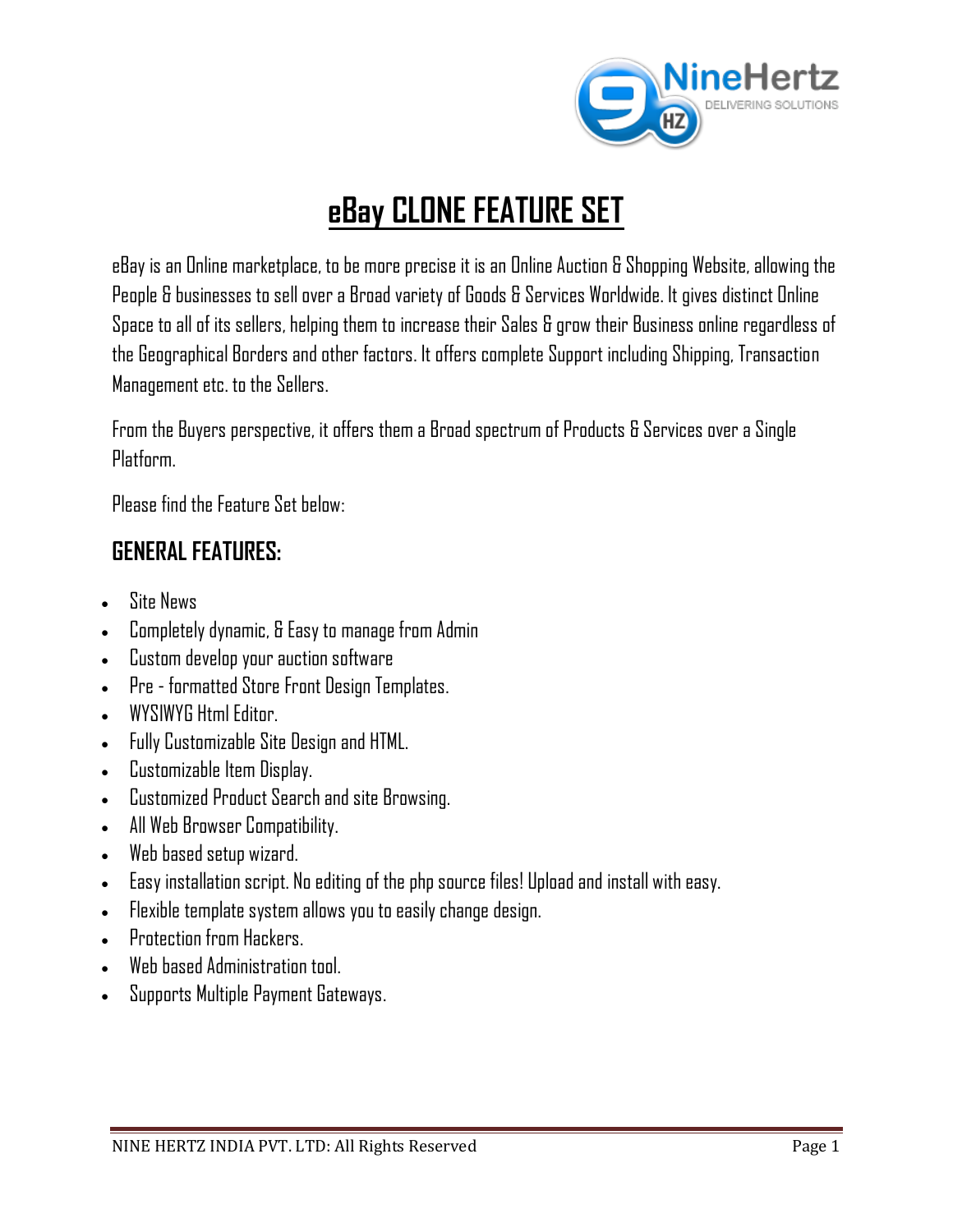

### **SITE NEWS:**

User can post their Company News or Latest Business Updates.

### **STORES**

- $\checkmark$  Post Items.
- $\checkmark$  Store Admin can set/regulate Store Schemes
- $\checkmark$  Item number can be decided
- $\checkmark$  Pre-paid, Easy-to-use Tools that encourages the users to develop their own Brand and encourage Buyers to Purchase more.

### **COMMISION MANAGEMENT**

- Admin can receive commission in terms of **Transaction Fees, Listing Fees and other Special Fees** like border, highlights etc**.**
- $\checkmark$  Commission Collected only once the item is sold.
- $\checkmark$  ADMIN can set the commission fees for every Auction type.
- $\checkmark$  Admin can set the Commission percentage based on final Sale value of the Item.

### **REPORTS**

- $\checkmark$  ADMIN can view the daily/weekly/Monthly status of all auctions as Simple Auction, Fixed Auction, lowest unique Bid Auction, Highest Unique Bid Auction etc.
- $\checkmark$  Admin can view the Reports for every auction types, Commissions, User management etc.

### **BUSINESS INTELLIGENCE**

- $\checkmark$  BI Charts are available, to interpret Sales report & other generated results.
- $\checkmark$  Effective Results with attractive and friendly BI Graphs.
- $\checkmark$  BI Chart will be displayed in the Admin Dashboard, to know the statistics.

### **SEARCHING AUCTIONS**

- $\checkmark$  Comprehensive Search Functionality.
- $\checkmark$  Flexible search Mechanism
- $\checkmark$  User can search with multiple Keywords within a category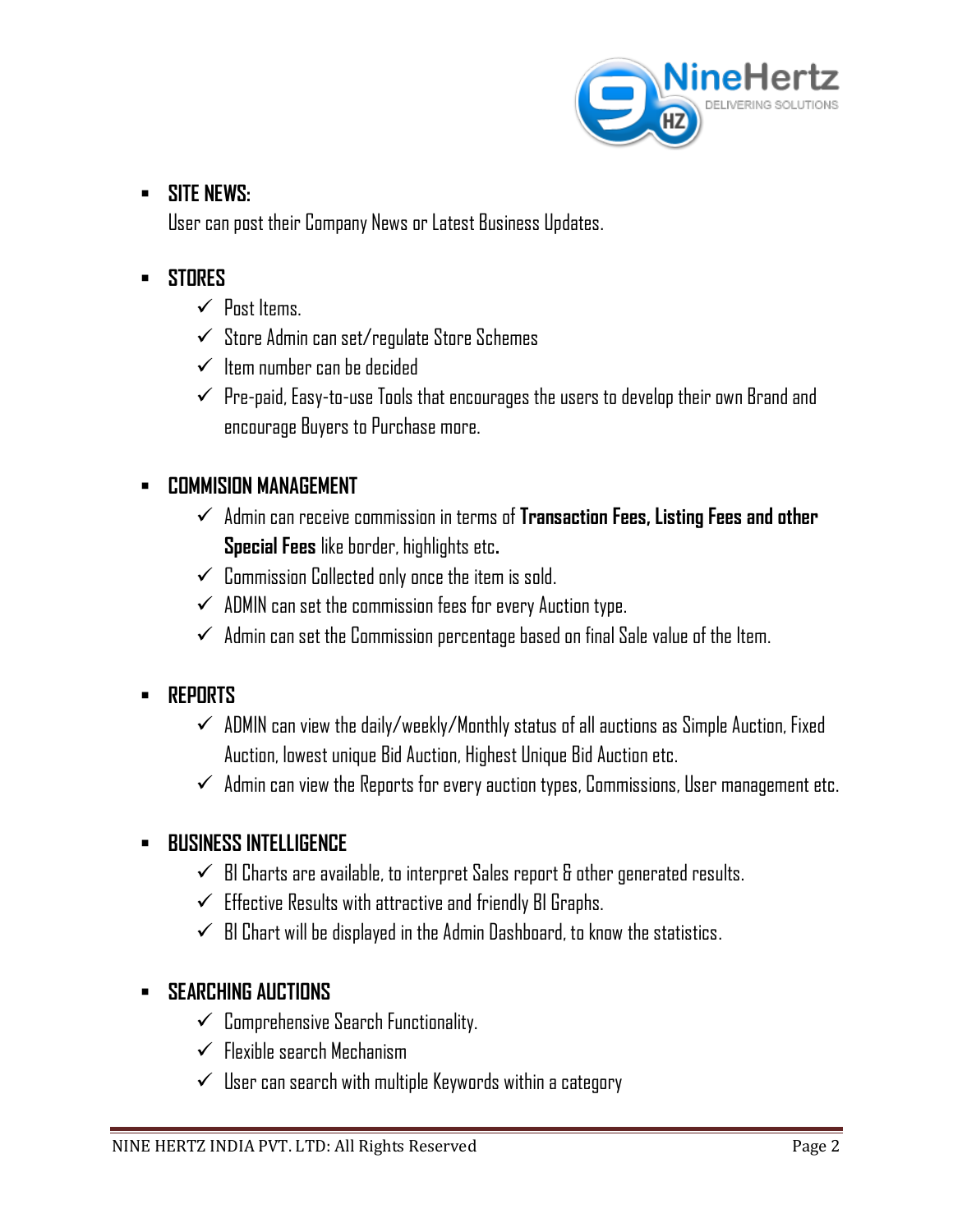

 $\checkmark$  Searches can even include all the active auctions being posted by a particular user.

### **FEATURED AUCTIONS**

- $\checkmark$  Displayed in the Home Page of the Auction Site
- $\checkmark$  Admin can regulate the items to be listed on the FEATURED LIST
- $\checkmark$  Listing Fees levied on the seller to list the items on the Featured List

### **EMAIL MANAGEMENT**

- $\checkmark$  Enables the Admin to send mails to users for every activity.
- Mails for activities like: **Sign Up, Posting items, Items Invoice** etc.

### **HOT AUCTIONS**

- $\checkmark$  Listed on the HOT LISTINGS area on the homepage.
- $\checkmark$  Admin can set the Criteria for these based on No. of Bids, price etc.

# **USER SIDE FEATURES:**

- Fully Customizable Site Design.
- Improved Site Statistics.
- Simple and Effective Header and Footer.
- Completed Site Map.
- Provides the simple form to Contact Us.
- Effective display of Date and Time.
- Customizable Product Display.
- Detailed and Attractive Home page.
- Useful Footer content.
- Enhanced Category display.
- Eye-Catching display of Featured Auctions.
- Displays the Hot Auction and Recently Listed items.
- Displays Auction of the Day Banner.
- Displays Lowest Unique Bid Auctions in home page. (3 items)
- Displays Highest Unique Bid Auctions in home page. (3 items)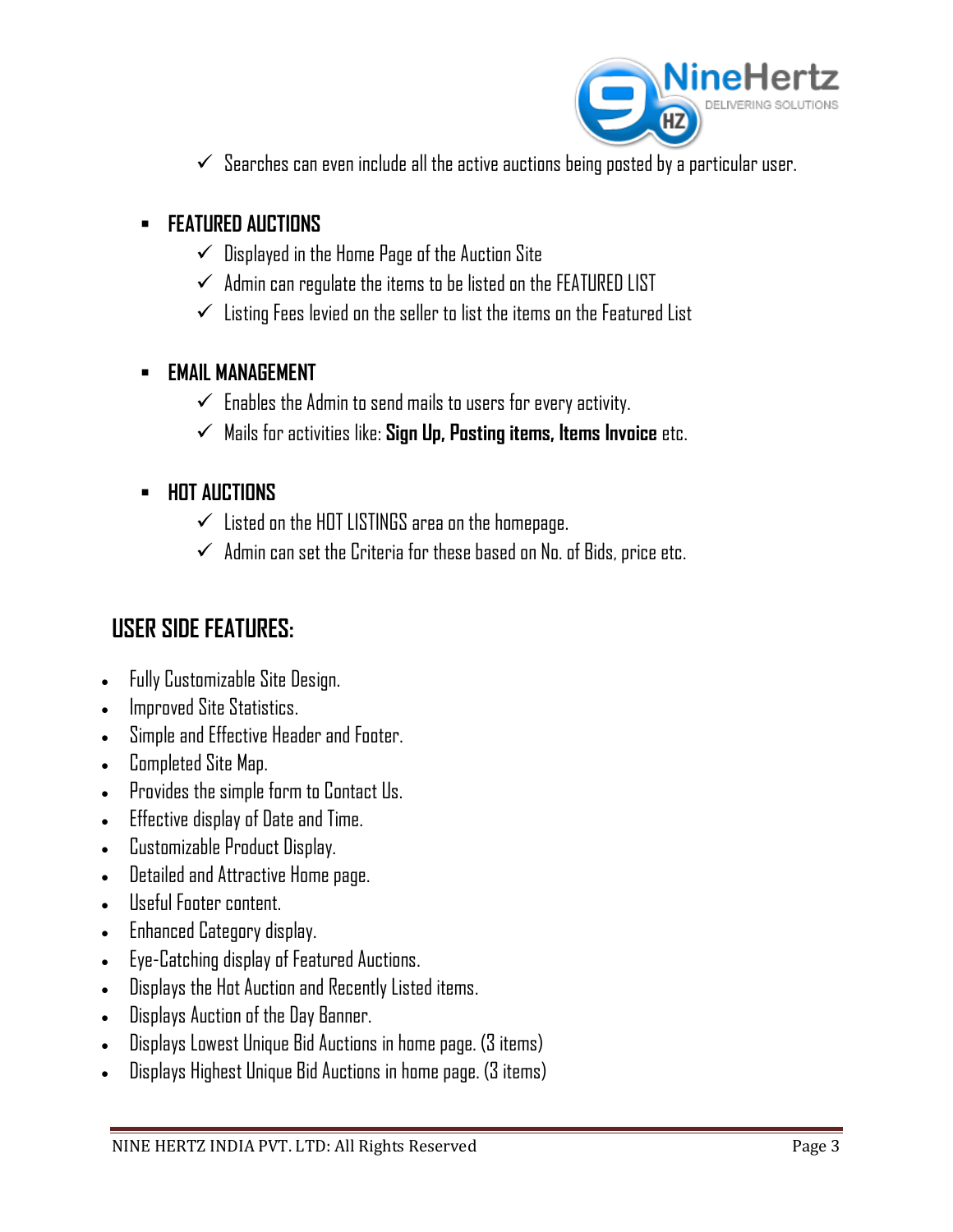

- Close Auction by Bid in Reverse Auctions.
- Advanced Search Engine Optimization.
- Effective display of images.
- Easy Member Registration with Turing Code.
- Provide your eBay ID while registration.
- Secure Login for every action.
- Forgotten Password retrieval.
- Supports Keyword Search.
- Facilitates advanced search based on the title and description and completed listings.
- List the searched items by sorting it on the newly listed, ending soonest and ending today.
- Facility to save searches.
- Easy navigation of saved searches.
- Users can post blogs.
- Enables forum facility to share ideas.
	- **SELL**
		- $\checkmark$  Sell the items in different auction types.
		- $\checkmark$  Sellers can post eDownload items in various auction types.
		- $\checkmark$  Easy Category and Sub Category selection.
		- $\checkmark$  Displays the breadcrumb of categories in which the item will be listed.
		- $\checkmark$  Uploading the item image to be displayed.
		- $\checkmark$  Enables auto resize of Images.
		- $\checkmark$  Allows multiple images for an auction.
		- $\checkmark$  Seller can add extra fields to specify the features of items.
		- $\checkmark$  Seller has the facility to remove the added image if needed.
		- $\checkmark$  Instructs the item image limits to be added and the number of images added for an item display.
		- $\checkmark$  Provides advanced HTML editor to enter the description of the item.
		- $\checkmark$  More than 10 different listing designs.
		- $\checkmark$  Facility to add page layouts for the item to be displayed.
		- $\checkmark$  Seller can allow rating wise bidding for an item.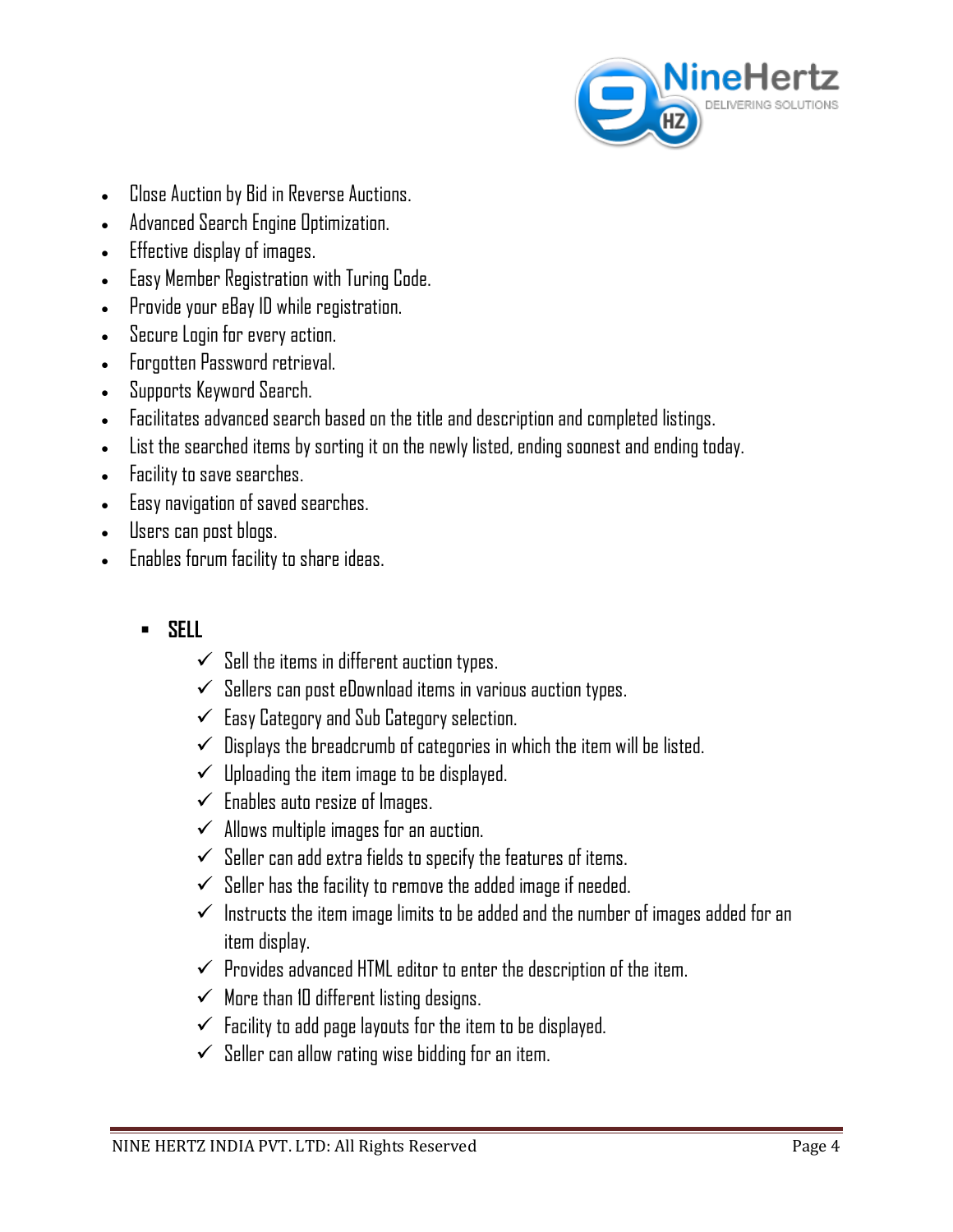

- $\checkmark$  Facility to select the duration of item to be displayed.
- $\checkmark$  Enabling option to list the items immediately.
- $\checkmark$  Enables Video Embed Code.
- $\checkmark$  Provides support to select the multiple gateways.
- $\checkmark$  Easy selection of shipping information.
- $\checkmark$  Displays the location of the seller that have entered while registration.
- $\checkmark$  Easy support to change the location.
- $\checkmark$  Entering the selected Payment Gateway information.
- $\checkmark$  Displays the preview of listing for easy use of seller.
- $\checkmark$  Mail Alert after successful posting of items.
- **BUY**
	- $\checkmark$  Easy navigation of category selection.
	- $\checkmark$  Find the items easy by keyword search or Advanced Search.
	- $\checkmark$  Auto display of item list while entering the keyword to search an item. (Item Suggest)
	- $\checkmark$  Helps in finding the items easy by using the specific search options.
	- $\checkmark$  View the items both in List View and Gallery View.
	- $\checkmark$  Supports simple Item Widgets.
	- $\checkmark$  Buying the items using different auction types.
	- $\checkmark$  Facility to bid on the items.
	- $\checkmark$  Provides support to buy the item in Fixed Price.
	- $\checkmark$  Simple listing to bid on the multiple identical items.
	- $\checkmark$  Facility to buy the multiple items in a fixed price.
	- $\checkmark$  Buyer can buy the multiple identical items listed in a lot.
	- $\checkmark$  Facilitates Pay now for ease pay.
	- $\checkmark$  Provides functionality to make an item in the watching list.
	- $\checkmark$  Support for asking seller a question directly from the item description page.
	- $\checkmark$  Provides Add to My Favorite Sellers functionality.
	- $\checkmark$  Facility to view the seller's products list from the item description page.
	- $\checkmark$  functionality to enter in to popular stores from the item description page.
	- $\checkmark$  Supports Mail Alert after won an item.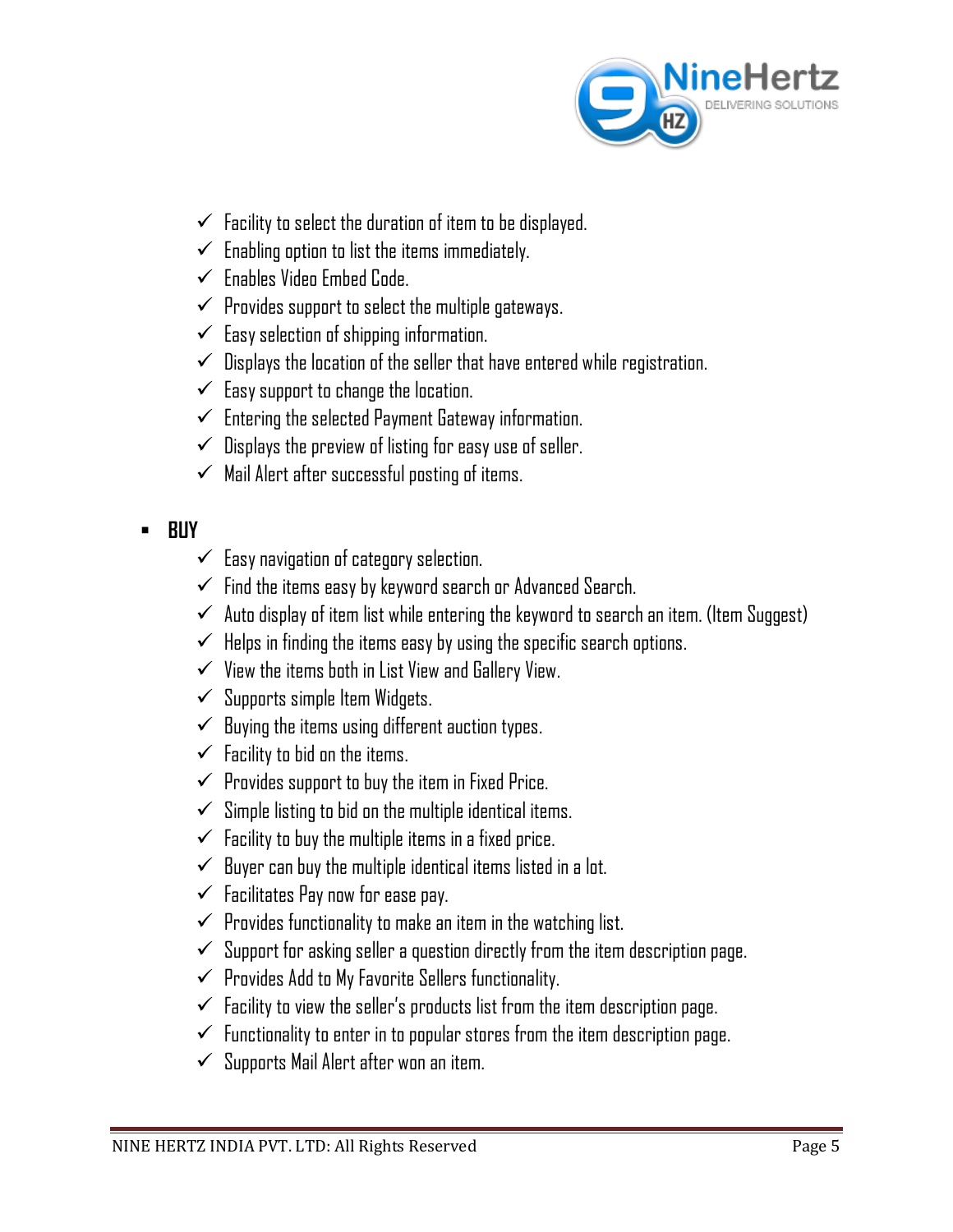

### **MY AUCTIONS**

- $\checkmark$  Advanced My Auction page.
- $\checkmark$  Displays the list of items that Seller has posted with all its information
- $\checkmark$  Provides support to upload the profile image.
- $\checkmark$  Secure Email Facility.
- $\checkmark$  Facilitates support to create the personal folders.
- $\checkmark$  Advanced Feedback functionality.
- $\checkmark$  Enter the rating for the buyers and sellers.
- $\checkmark$  Buyer can get in to the seller's store using the feedback.
- $\checkmark$  Lists the pending payments to be paid to both Admin and Seller.
- $\checkmark$  Lists the Sold items with all its information.
- $\checkmark$  Facility for Seller to leave feedback about the buyer.
- $\checkmark$  Provides facility to pay commission for the sold items from the sold items list.
- $\checkmark$  Displays the unsold items in a separate page.
- $\checkmark$  Easy support to relist the item.
- $\checkmark$  Seller has the privilege to delete the unsold items.
- $\checkmark$  Displays the item that needs to pay the special fee/listing fee before listing.
- $\checkmark$  Lists the items that have scheduled its duration to list the item later.
- $\checkmark$  Buy Coupons in various Schemes added by Admin.
- $\checkmark$  Using Coupons Bid on Lowest & Highest Unique Bid Auctions.
- $\checkmark$  Displays all the watching items with its current bidding level.
- $\checkmark$  Lists all the bidding items in a separate panel.
- $\checkmark$  Viewing the entire won item list.
- $\checkmark$  Facility to view the items that have bidden but not won as a separate list.
- $\checkmark$  View all the favorite searches.
- $\checkmark$  View all the favorite sellers.
- $\checkmark$  Provides facility to start selling from My Auction Page.
- $\checkmark$  Advanced Want It Now functionality. (Optional)
- $\checkmark$  Enhanced Dispute Console based on the items not received and not paid for the items.
- $\checkmark$  Viewing the Disputes raised by you to/from both the seller and the buyer.
- $\checkmark$  Easy respond to the disputes postings.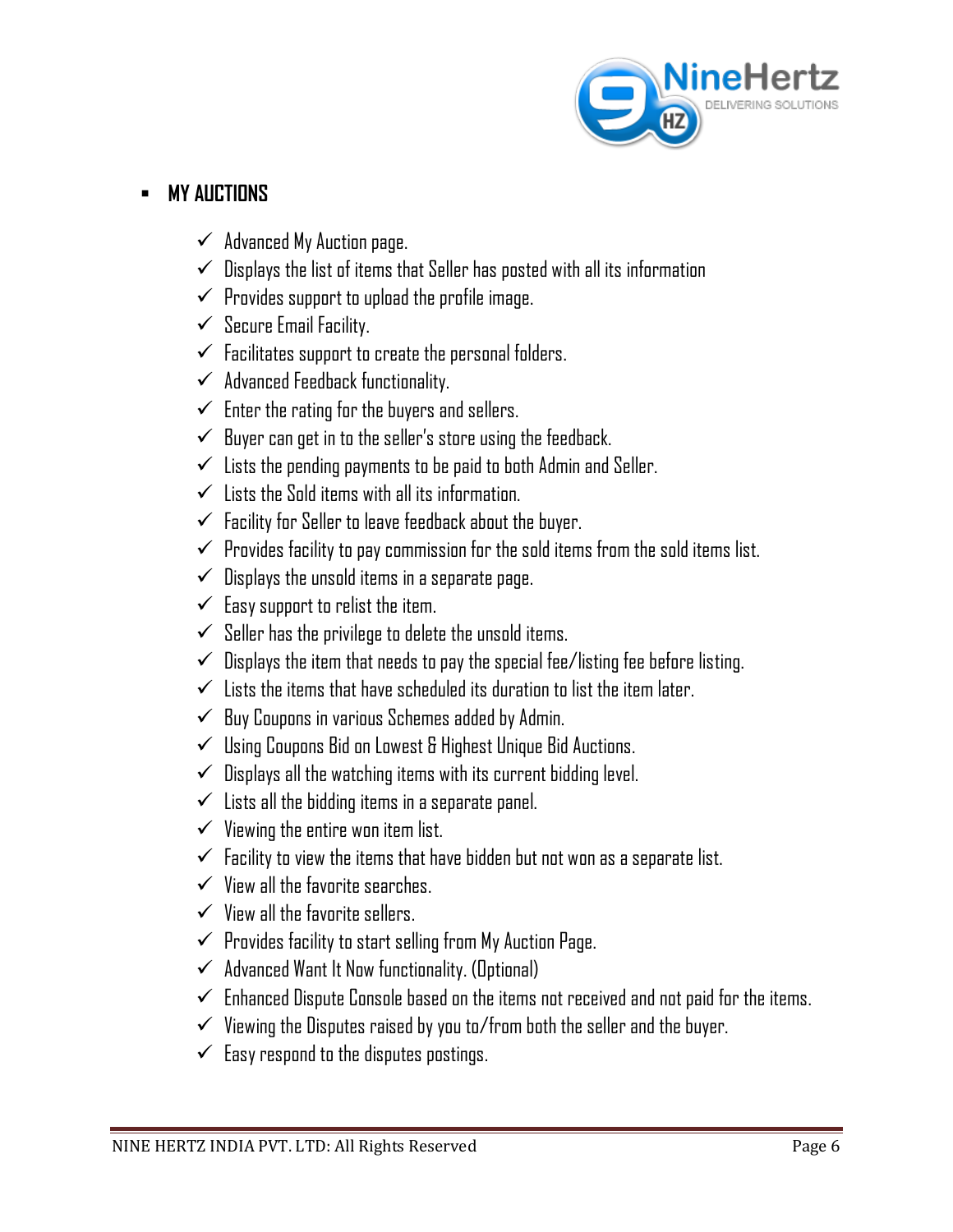

### **MY ACCOUNT, COMMUNITY & HELP**

- $\checkmark$  Web2.0 style My Account Page.
- $\checkmark$  Lists the items are in live bidding with all its information.
- $\checkmark$  Facilitates buying Reminders.
- $\checkmark$  Separate link to connect to the community.
- $\checkmark$  Create an online Community within members.
- $\checkmark$  Advanced Help Page.
- $\checkmark$  Displays all the functionalities of the site in brief.
- **STORES** 
	- $\checkmark$  Stylish Store Design with more than 5 templates.
	- $\checkmark$  Finding the Store based on the item and the name of store.
	- $\checkmark$  Displays the Popular Store Names in the store home page.
	- $\checkmark$  Effective display of the main banner and the left banner images.
	- $\checkmark$  Displays the logos added while creating the store.
	- $\checkmark$  List of Premium Stores added will be displayed.
	- $\checkmark$  Separate link to Open a Store and manage the created store.
	- $\checkmark$  Adding Template for the Store.
	- $\checkmark$  Selecting option to list the default category list or the categories created by your own or both the categories.
	- $\checkmark$  Support to add logo for the Store.
	- $\checkmark$  Simple to add advertisement banners.
	- $\checkmark$  Adding banners using the ad scripts.
	- $\checkmark$  Selecting option to display the items in List View or Gallery View.
	- $\checkmark$  Facility to specify number of auction to be listed in a page.
	- $\checkmark$  Advanced display of Store Statistics.
	- $\checkmark$  Seller has the privilege to delete the store.
	- $\checkmark$  Facility to create your own categories to be listed in the store.
	- $\checkmark$  Providing functionality to promote your store.
	- $\checkmark$  Easy functionality to add items posted in the site to your store.
	- $\checkmark$  Provides link to view the list of auctions posted directly.
	- $\checkmark$  Facility to get in to Store Home Page directly.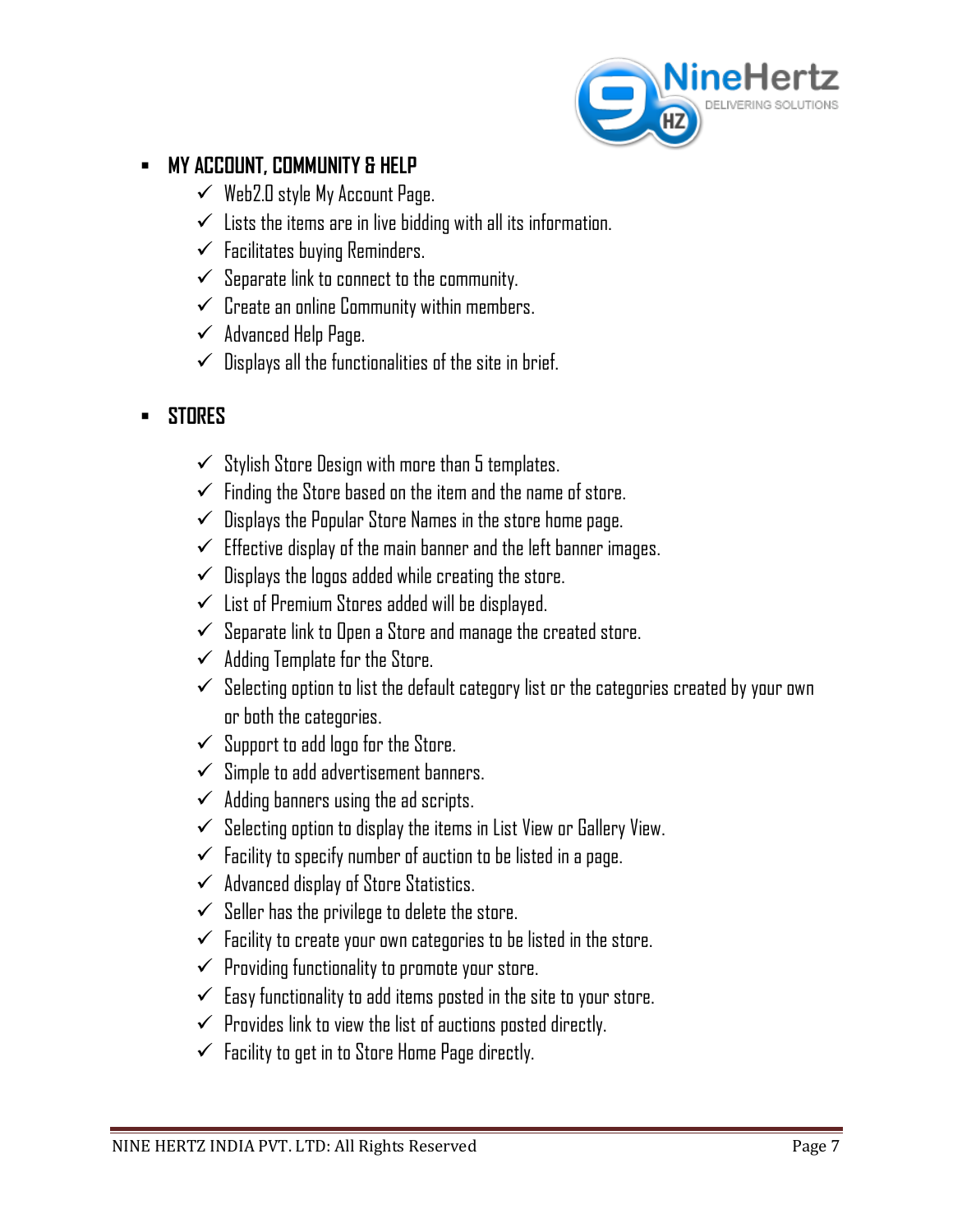

# **ADMIN SIDE FEATURES**

- Google Visualization Implement in Dash Board.
- Google Analytics site Support.
- Registration form Builder.
- Posting form Builder.
- Transaction History.
- Auction History.
- Completely a New Admin Template
- Secure Login Required Admin Area.
- BI (Business Intelligence) supported Dash board.
- Graphical Site Statistics in Home Page.
- Live Map of User and Postings.
- Alerts
- Version Check
- Quick Menu
- Complete Auction Statistics.
- Displays the latest updates in the home page.
- Complete Admin Panel Site Map.
- Adding fee for the special categories.
- Supports Bulk Uploading in all Platforms.
- Provides the Admin Help Manual.

### **GENERAL SETTINGS**

- $\checkmark$  Easy and Advanced Site Settings.
- $\checkmark$  Adding the Logo for your company.
- $\checkmark$  Simple setting of the footer content.
- $\checkmark$  Entering link for Community forums.
- $\checkmark$  Easy Multi lingual settings.
- $\checkmark$  Multiple date formats.
- $\checkmark$  Accepts multiple time zones.
- $\checkmark$  Supports Meta Tags for easy Search Engine Optimization.
- $\checkmark$  Facility to enable/disable the Captcha code.
- $\checkmark$  Multiple Currency Type.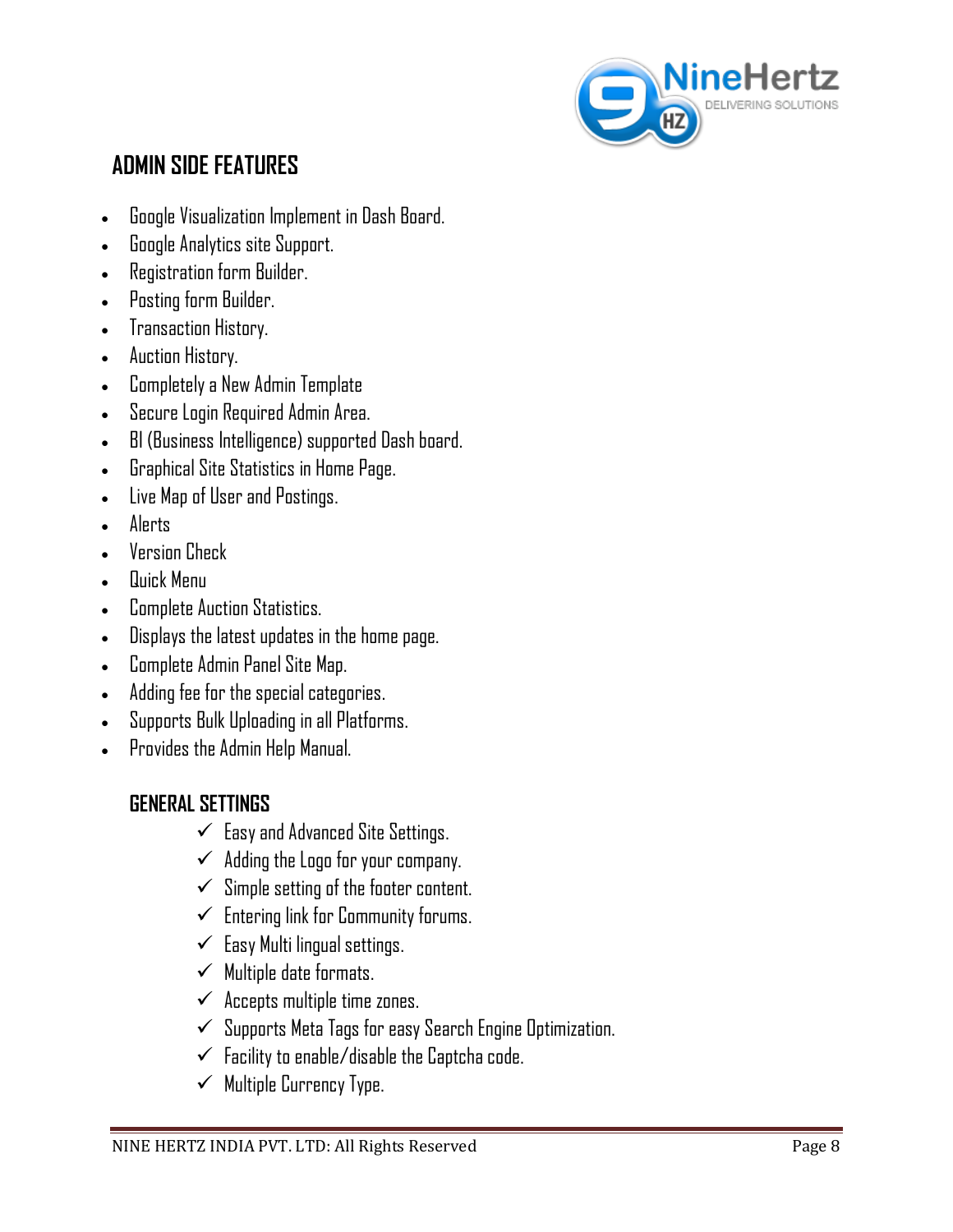

- $\checkmark$  Facility to enable/disable the status of site to be displayed.
- $\checkmark$  Advanced Registration Settings.
- $\checkmark$  Enable the required fields to be used as mandatory in the registration form.
- $\checkmark$  Separate link to add questions to be displayed for Post Secret Questions.
- $\checkmark$  10 different types of Style templates.
- $\checkmark$  Easy Click option for the selection of Style templates to be displayed.
- $\checkmark$  Facilitates Want It Now Settings.
- $\checkmark$  Admin can set the duration of want it now items to be displayed.
- $\checkmark$  Option to enable/disable the want it now settings.
- $\checkmark$  Admin can set the amount to be collected for want it now postings.
- $\checkmark$  Supports Bad word filters management.
- $\checkmark$  Facility to filter the bad word while posting the item or just stripe out the bad word while entering it.
- $\checkmark$  Add any number of bad words.
- $\checkmark$  Admin has privilege to edit/delete the bad words whenever necessary.
- $\checkmark$  Facility to set the special fee to be collected for special displays. (Bold, Border, Highlighted and Featured)
- $\checkmark$  Ability to make free of cost for all special settings.
- $\checkmark$  Simple Currency Settings.
- $\checkmark$  Admin can add unlimited number of currency code, its symbol and its corresponding value.
- $\checkmark$  Authority to update/delete the currency whenever necessary.
- $\checkmark$  Easy and effective shipping management..
- $\checkmark$  Adding number of shippers and make them active/inactive in the site.
- $\checkmark$  Ability to update/delete the shipper information.
- $\checkmark$  Advanced Feedback Settings like eBay.
- $\checkmark$  Setting any number of feedback ranges.
- $\checkmark$  Awarding attractive icons based on the feedback ratings.
- $\checkmark$  Admin has the privilege to update/delete the feedback ranges.
- $\checkmark$  Facility to add Featured auctions to be displayed in the site.
- $\checkmark$  Setting the basic criteria to be followed for listing featured auctions.
- $\checkmark$  Set the duration of featured auction to be displayed.
- $\checkmark$  Deciding the featured auction to be displayed with/without images.
- $\checkmark$  Adding the help content about featured auctions.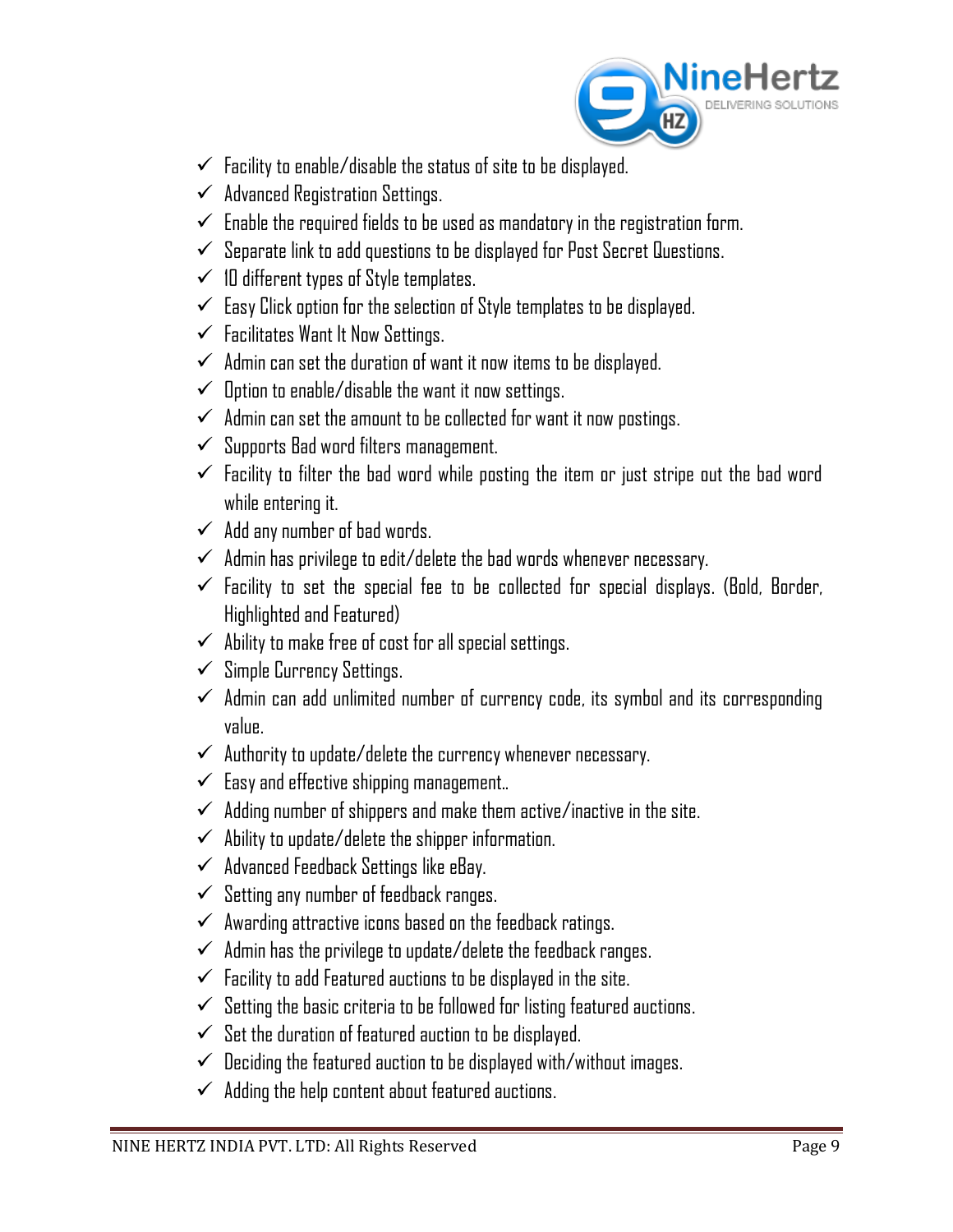

- $\checkmark$  Viewing the featured auctions to be displayed today in the site.
- $\checkmark$  Viewing the list of all featured auctions added.
- $\checkmark$  Adding hot auctions to be displayed in the site.
- $\checkmark$  Setting the basic criteria to be followed for listing hot auctions.
- $\checkmark$  Set the duration of hot auction to be displayed.
- $\checkmark$  Deciding the hot auction to be displayed with/without images.
- $\checkmark$  Adding the help content about hot auctions.
- $\checkmark$  Viewing the hot auctions to be displayed today in the site.
- $\checkmark$  Viewing the list of all hot auctions added.
- $\checkmark$  Setting the special banner for Auction of the Day items.
- $\checkmark$  Set the basic criteria to be followed for listing an item in the Auction of the Day.
- $\checkmark$  Facility to enter the help content for Auction of the Day.

### **AUCTION MANAGEMENT**

- $\checkmark$  Supports eDownload items.
- $\checkmark$  Form Builder.
- $\checkmark$  Setting the basic Criteria to be followed while listing the items amongst different types of listings individually.
- $\checkmark$  Set the various listing fee to be collected for every auction types.
- $\checkmark$  Enable/Disable the option for the fee to be collected.
- $\checkmark$  Facility to set the commission fee to be collected.
- $\checkmark$  Set the minimum price to be given for every auction listing.
- $\checkmark$  Enable/Disable the bid increment option.
- $\checkmark$  Set the duration of item to be displayed for every auction types.
- $\checkmark$  Admin has the privilege to update/remove the minimum duration set.
- $\checkmark$  Set the value to be incremented for bidding.
- $\checkmark$  Supports Relisting option.
- $\checkmark$  Set the fee to be collected for relisting.
- $\checkmark$  Set the minimum duration to be calculated for relisting an item.
- $\checkmark$  Allows rating wise bidding option.
- $\checkmark$  Enabling option for the Seller to pay listing fee after invoice.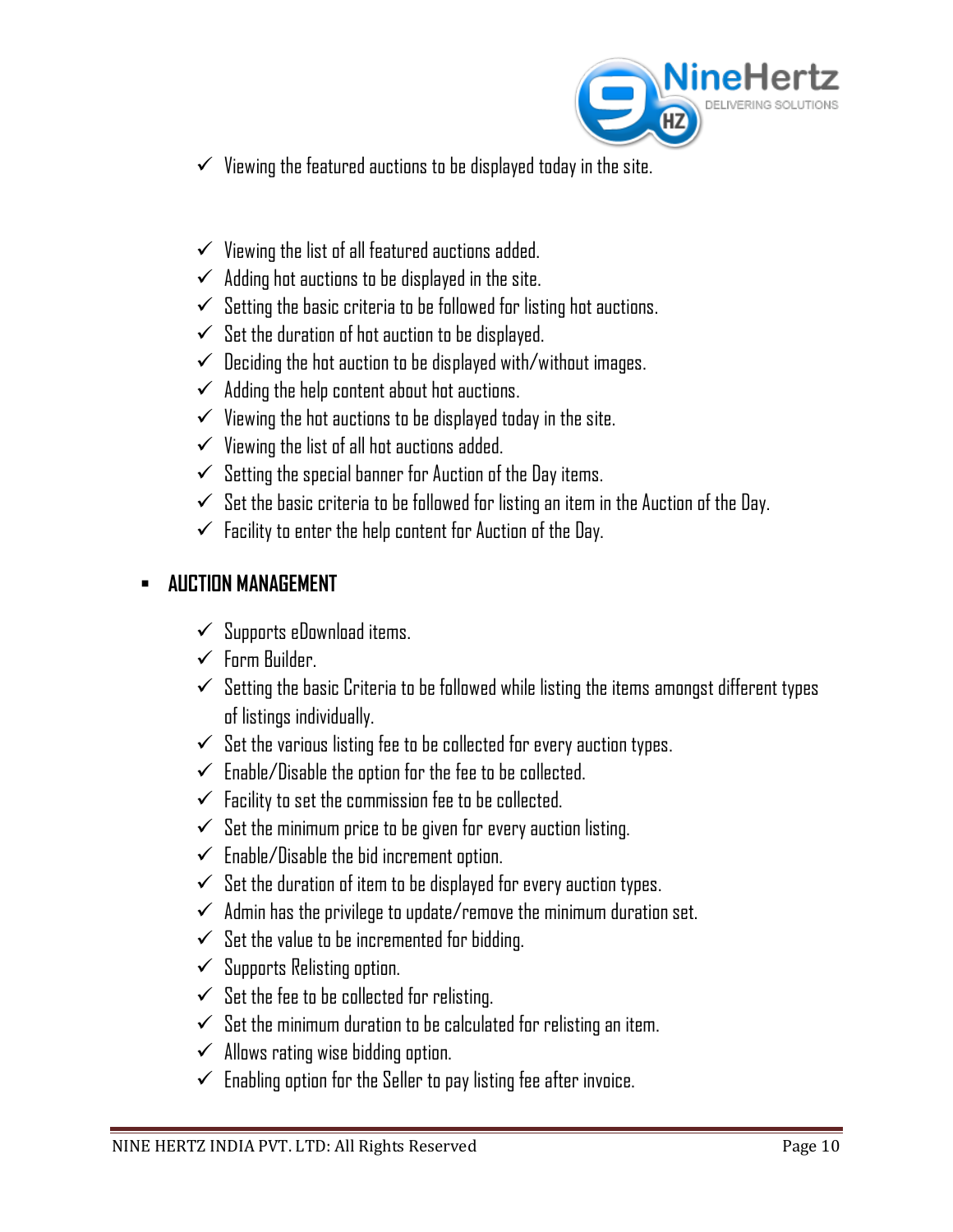

- $\checkmark$  Allows seller to pay commission fee after invoice.
- $\checkmark$  Allowing buyers to rate the sellers for their item.
- $\checkmark$  Set the validity period for commission amount to be paid.
- $\checkmark$  Displays the list of items that are live, sold, unsold and relisted in the market based on the auction types.
- $\checkmark$  Displays the Weekly and Monthly Report for every auction types.
- $\checkmark$  Lists the monthly report for every six months.
- $\checkmark$  Facility to view the monthly report from beginning to till now and all auctions types.
- $\checkmark$  Provided separate tool to pay seller for their items sold in Lowest and Highest Unique Bid Auction.

### **COUPON MANAGEMENT**

- $\checkmark$  Create unlimited number of Coupons Schemes.
- $\checkmark$  Facility to update/delete the coupon schemes.
- $\checkmark$  View the list of sold coupons with bidding details.

### **COMMISION & TAX MANAGEMENT**

- $\checkmark$  Separate link to manage commissions earned from various ways.
- $\checkmark$  Commission is calculated for all auction types. (Except Lowest and Highest).
- $\checkmark$  Admin can set the range for commission fee to be calculated based on the final sale value.
- $\checkmark$  The Commission will be taken in percentage.
- $\checkmark$  Admin has the privilege to update/delete the commission fees.
- $\checkmark$  Lists all the pending commissions based on the auction types.
- $\checkmark$  Facility to delete the unwanted commission listing after that has been paid.
- $\checkmark$  View all the monthly commissions earned for every auction types.
- $\checkmark$  Displays the monthly report for every six months in an attractive bar chart.
- $\checkmark$  Ability to view the monthly report from the beginning month to till now.
- $\checkmark$  Highly developed Tax Management.
- $\checkmark$  Facilitates the tax management for both sales and service tax.
- $\checkmark$  Set the unlimited number of tax values based on the countries.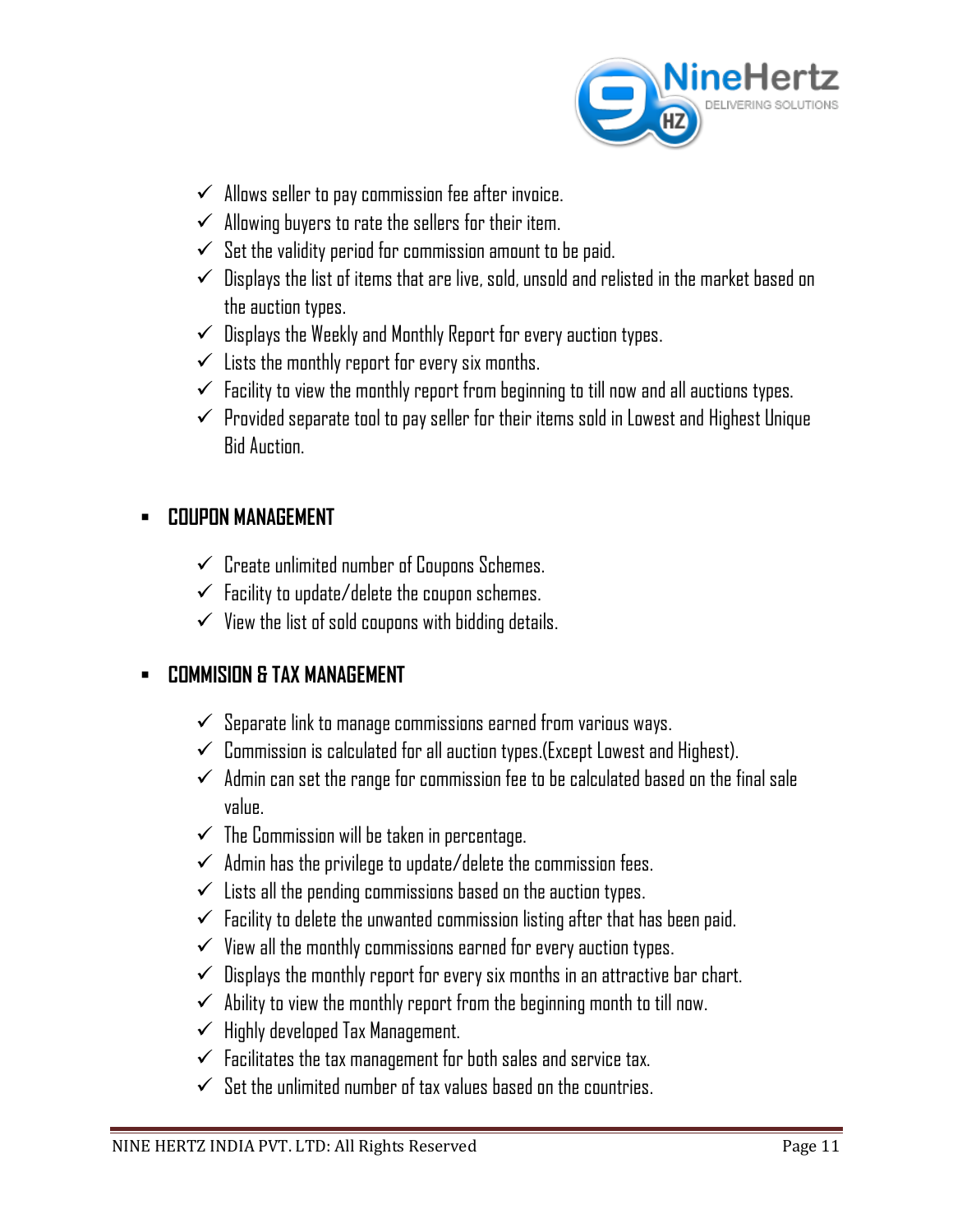

- $\checkmark$  Admin has the authority to update/delete the tax values.
- $\checkmark$  Facility to delete all the tax values at a time.

### **COUNTRY & STATE MANAGEMENT**

- $\checkmark$  Advanced Country and State Management.
- $\checkmark$  Simple and effective adding of Country names.
- $\checkmark$  Adding any number of Countries and the corresponding States.
- $\checkmark$  Facility to update/delete the any country or state.

### **LOCALIZATION MANAGEMENT**

- $\checkmark$  Advanced and completed Localization Management.
- $\checkmark$  Auction OOPD is specialized for multi lingual support.
- $\checkmark$  Provides support to add any number of languages.
- $\checkmark$  Manage the text to be displayed for the selected language.
- $\checkmark$  Ability to edit the text whenever necessary.
- $\checkmark$  Change the status of displaying text from active to suspend and vice versa.
- $\checkmark$  Admin can delete the language when needed.

#### **USER MANAGEMENT**

- $\checkmark$  Simple and effective User Management.
- $\checkmark$  Enabling the option to set the verification facility after registration of every user.
- $\checkmark$  Control to set the maximum number of live auction for a seller.
- $\checkmark$  Separate control to set the maximum number of live auction for a buyer.
- $\checkmark$  Enabling option to allow the buyer to contact the seller directly.
- $\checkmark$  Admin decides the suspension of user based on the pending payment.
- $\checkmark$  Effective Sub admin Management.
- $\checkmark$  Lists all the Sub Admin Users in a separate page.
- $\checkmark$  Admin has the authority to activate/suspend/delete the Admin users.
- $\checkmark$  Advanced Search Engine to search the Sub Admin users.
- $\checkmark$  Facility to change the admin email id.
- $\checkmark$  Supports Change password function.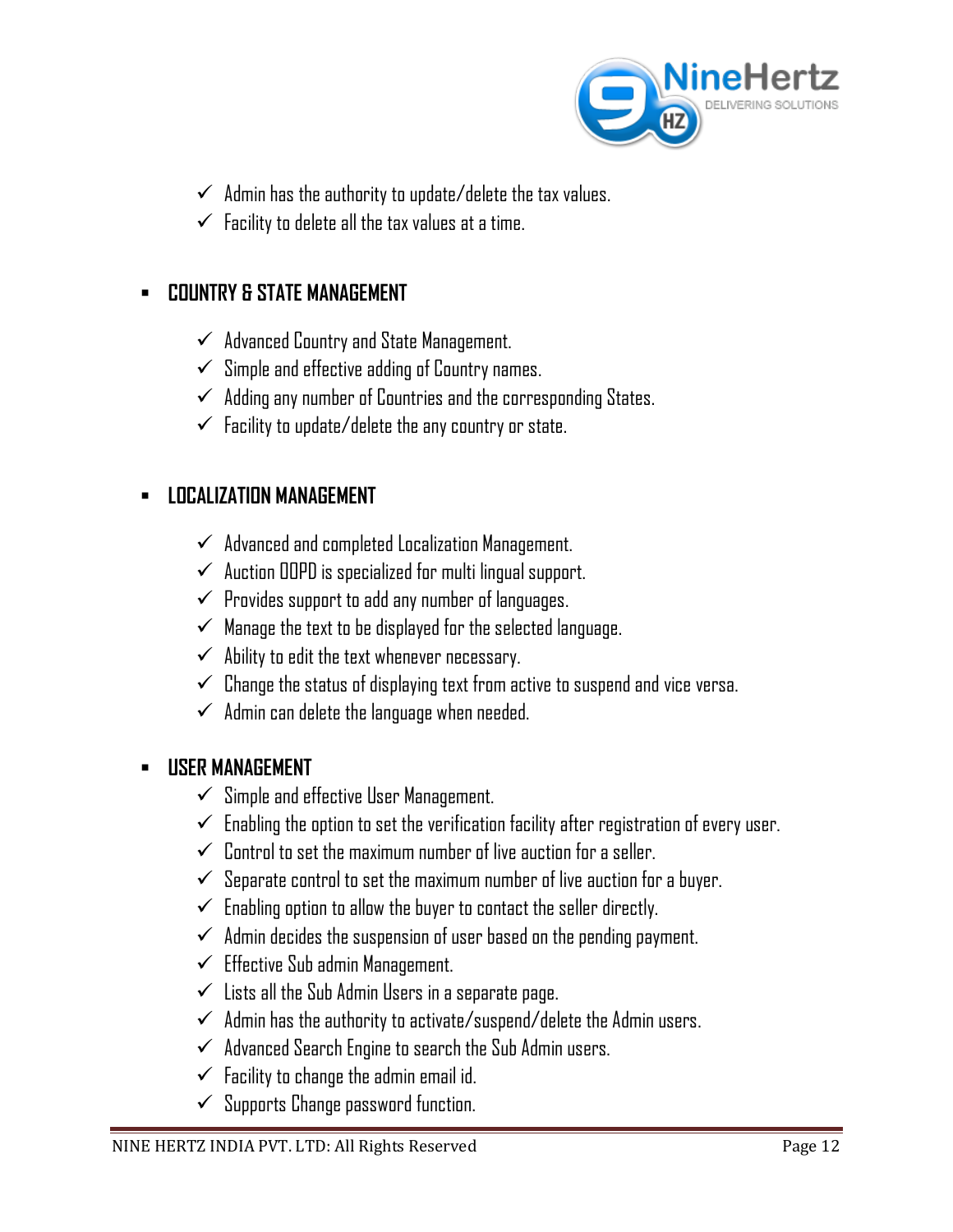

- $\checkmark$  Lists all the suspended admin users separately.
- $\checkmark$  From the Suspended list, admin can activate the Admin Users again.
- $\checkmark$  Displays all the site user information.
- $\checkmark$  Admin has the privilege to activate/suspend/delete the Site Users.
- $\checkmark$  Viewing the list of all suspended users I a separate page.
- $\checkmark$  From the Suspended list, admin can activate the Site Users again.
- $\checkmark$  Displays all the unverified site users.
- $\checkmark$  Admin can make the unverified users in to verify/delete in a single click.
- $\checkmark$  Weekly and Monthly Report generation based on the number of users joined in the site.
- $\checkmark$  Displays the monthly report for every six months.

### **CATEGORY MANAGEMENT**

- $\checkmark$  Advanced Category Management.
- $\checkmark$  Create any number of categories to be listed.
- $\checkmark$  Adding listing fee based on the category.
- $\checkmark$  Facility to create any number of Sub Category for the selected Category.
- $\checkmark$  Provides support to add image icons for all categories added.
- $\checkmark$  Admin has the privilege to update/delete the category and sub category list.
- $\checkmark$  View the list of subcategories added for a single category.
- $\checkmark$  Ability to change the Sub Category in to Category.

### **STORE MANAGEMENT**

- $\checkmark$  Special and Advanced Settings to manage the Stores.
- $\checkmark$  Enabling the payment option to create a store.
- $\checkmark$  Adding advertisement banners in the Main Page and also in the Left Column.
- $\checkmark$  Adding links to be connected for the added banners.
- $\checkmark$  Can add any number of schemes to be used for the Stores.
- $\checkmark$  Facility to collect fee for the store schemes.
- $\checkmark$  Set the maximum number of categories be allowed in a store.
- $\checkmark$  Set the maximum number of Items be allowed for a category.
- $\checkmark$  Admin can set the maximum number of templates to be allowed for a store.
- $\checkmark$  Lists all the store schemes added in a separate page.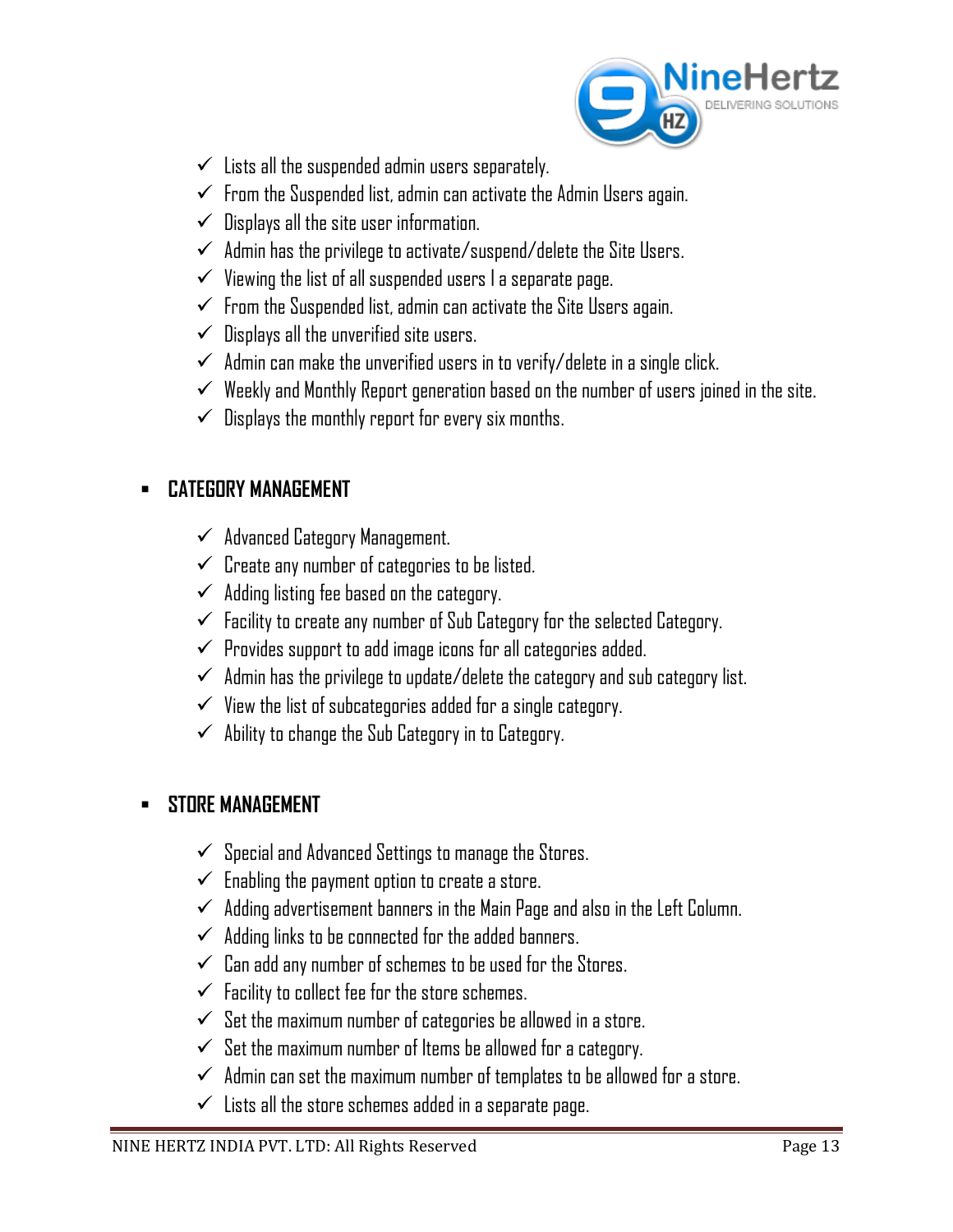

 $\checkmark$  Admin has the privilege to edit/delete the store schemes.

### **MAIL, ADVERTISE & IMAGE MANAGEMENT**

- $\checkmark$  15 different types of mail management.
- $\checkmark$  Enabling the option to send the automatic notification for every activity.
- $\checkmark$  View the mail content for the auto mail to be sent.
- $\checkmark$  Editing the mail content.
- $\checkmark$  Simple and Effective Advertise Management.
- $\checkmark$  Adding both small and large advertisement banners.
- $\checkmark$  Adding links to be connected for the advertisement banners.
- $\checkmark$  By default, can add five different types of banners for both Small and Large.
- $\checkmark$  Admin has the privilege to change/remove the banners.
- $\checkmark$  Provides Separate Link to manage the Images.
- $\checkmark$  Can set the dimension for the Large Images and Thumbnail Images to be added.
- $\checkmark$  Set the Image Formats to be allowed.
- $\checkmark$  Lists all the uploaded images in a separate page.
- $\checkmark$  Admin has the privilege to delete the images.

### **DISPUTE & ACCOUNT MANAGEMENT**

- $\checkmark$  Easy Dispute Management.
- $\checkmark$  Enabling option to post the disputes for every auction type items.
- $\checkmark$  Set the maximum waiting period for dispute reply.
- $\checkmark$  Viewing the disputes posted for all auction types.
- $\checkmark$  Disputes listed will be based on the unpaid items and the items that are not received.
- $\checkmark$  Admin has the privilege to change the status of disputes from Open to Close and Vice Versa.
- $\checkmark$  Facility to delete the disputes.
- $\checkmark$  Auction OOPD Specialized in managing the accounts.
- $\checkmark$  Viewing the list of earnings from all the Auction Types, Stores and commissions.
- $\checkmark$  Separate tool to view the earnings based on auction listings.